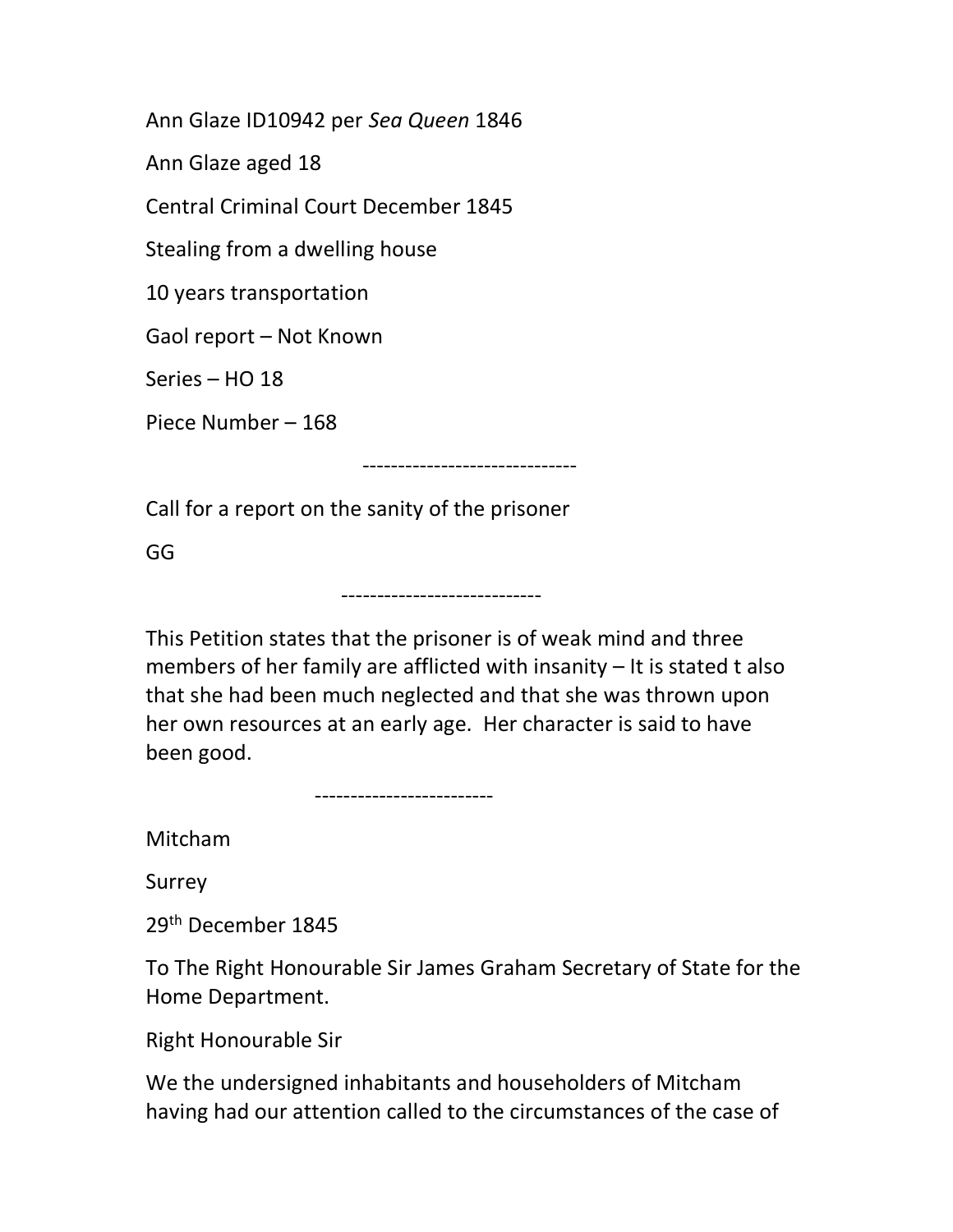Ann Glaze, who was tried before Mr Baron Alderson on the 20<sup>th</sup> December at the Old bailey Sessions and convicted for stealing and recommended to mercy by the Jury. We have instituted an enquiry into the character and general conduct of the said Ann Glaze and into the circumstances leading to her offence. We beg respectfully to present the result in the Christian hope that some mitigation of punishment may be safely extended in this case for the reasons following - That the said Ann Glaze was born and nurtured under truly adverse circumstances her parents being poor and illiterate, brought her up in comparative4 ignorance and sent her out in the world at a tender age, when only partially instructed. That, three of the family are afflected with insanity, that a sister had long been in the Surrey Lunatic Asylum and that this young woman is of weak and inconsiderate mind. That her conduct was inoffensive up to the time of committal. That it is stated (correctly we believe) that the house in which she was employed was far  $-$  very far  $-$  from being of a moral or correct description, likely to lead an inexperience female into error and to a contamination fearful to contemplate.

That many persons here, who long knew her would have willingly borne testimony at the trial, had they been apprized at the time, whereas she was undefended and destitute of any advice or friends.

Should it be deemed prudent and consistently with the due administration of the Law, to mitigate the sentence of 10 years transportation, to a sentence of a Penitential character, we sincerely hope and trust this object of our solicitude will ever hereafter duly appreciated the mercy now sought to be extended to her, t=for this we trust, her first offence, and that it will present a means whereby she may become a good and useful member of society.

We have the honour to be

Right Honourable Sir

Your most obedient and obliged servants

Richard Simpson – Vicar of Mitcham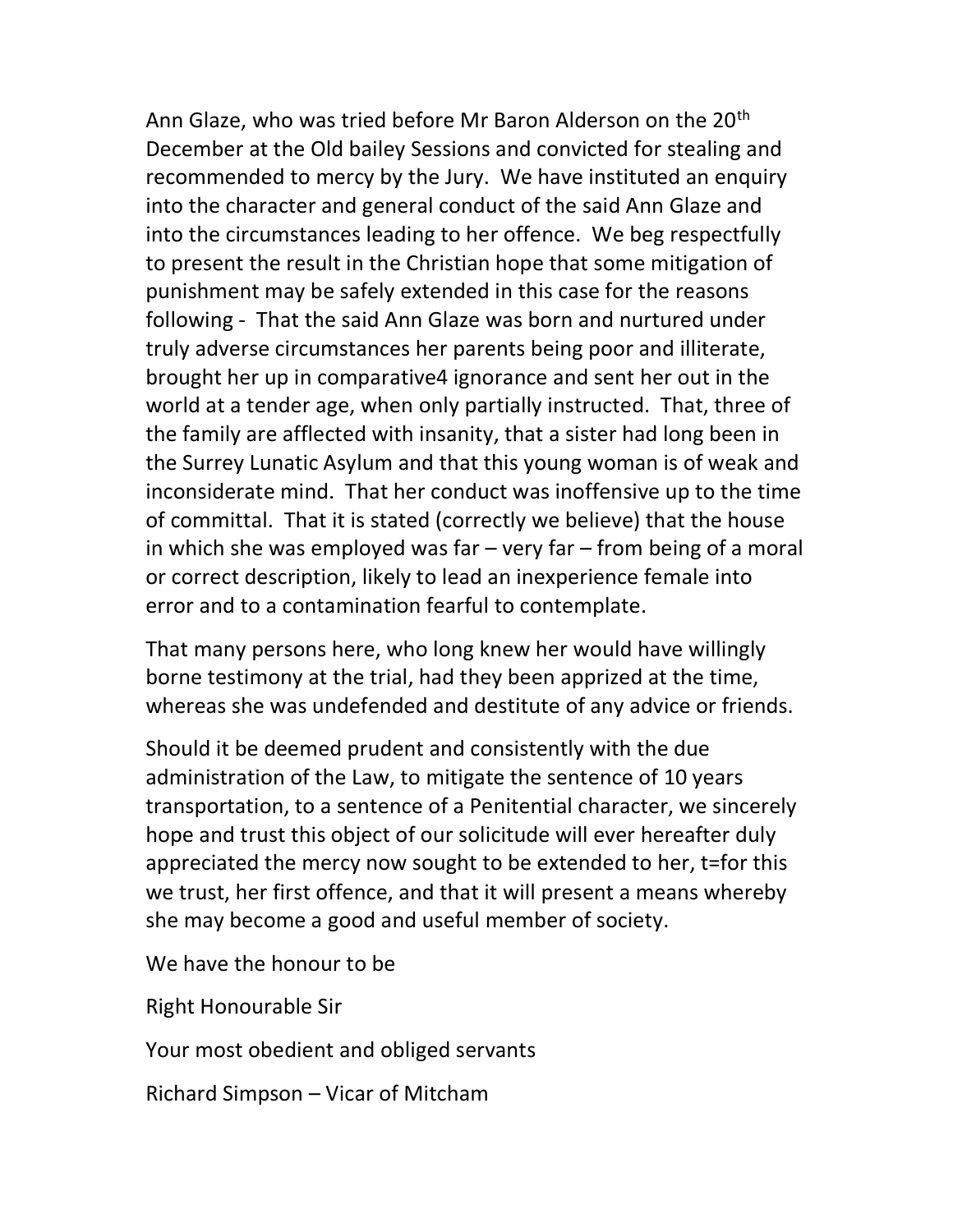Arthur Askworth – Curate of Mitcham

Gabriel Hayter – Guardian

Abel Parraway – Overseers

John Chart – Vestry Clerk

And 43 other signatures

----------------------------------

To the Inspectors of Millbank Prison

Millbank Prison

8<sup>th</sup> January 1846

Gentlemen

Pursuant to your instructions I have examined the convict Ann Glaze with reference to the state of her mind, and have to report that in tweo lengthened conversations with her I have been unable to discover the slightest signs of mental unsoundness or insanity. Nor can I learn from the officers in whose charge she is that her conduct here has in any respect been such as to raise a doubt respecting the soundness of her intellect.

I have the honour to be

Gentlemen

Your most obedient servant

William Baley MD

----------------------

Durham House

Mitcham Surrey

10<sup>th</sup> January 1846

Right Honourable Sir